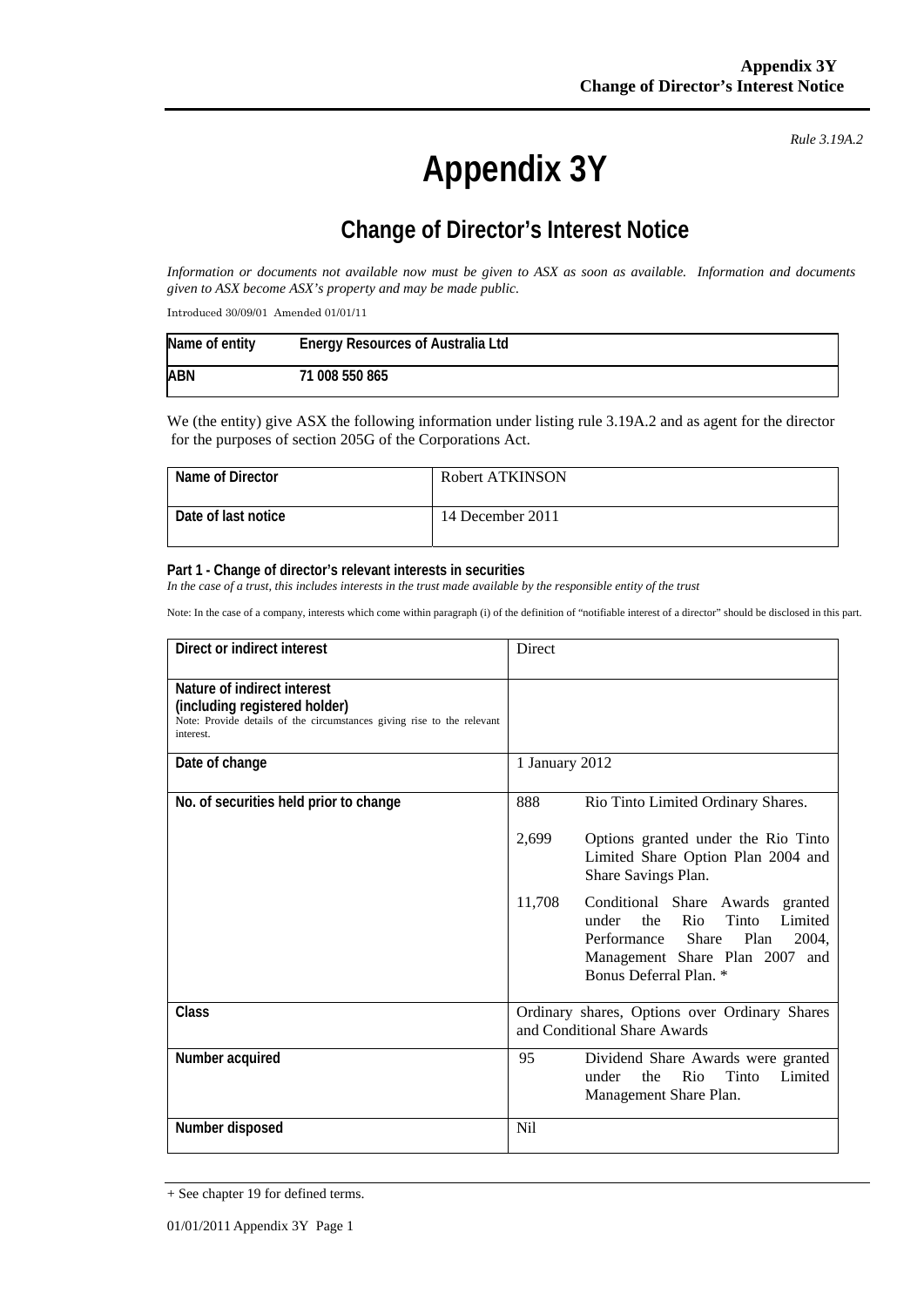| Value/Consideration<br>Note: If consideration is non-cash, provide details and estimated<br>valuation                                                                   | See "Nature of Change" below.                                                                                                                                                        |
|-------------------------------------------------------------------------------------------------------------------------------------------------------------------------|--------------------------------------------------------------------------------------------------------------------------------------------------------------------------------------|
| No. of securities held after change                                                                                                                                     | 888<br>Rio Tinto Limited Ordinary Shares.                                                                                                                                            |
|                                                                                                                                                                         | 2,699<br>Options granted under the Rio Tinto<br>Limited Share Option Plan 2004 and<br>Share Savings Plan.                                                                            |
|                                                                                                                                                                         | 11,803<br>Conditional Share Awards<br>granted<br>Rio<br>Limited<br>Tinto<br>under the<br>Performance Share Plan<br>2004,<br>Management Share Plan 2007 and<br>Bonus Deferral Plan. * |
| Nature of change<br>Example: on-market trade, off-market trade, exercise of options, issue of<br>securities under dividend reinvestment plan, participation in buy-back | 95<br>Dividend Share Awards were granted on<br>1 January 2012 at no cost in accordance<br>with the rules of the Rio Tinto Limited<br>Management Share Plan.                          |

\* In addition, in accordance with the rules of the Bonus Deferral Plan and Management Share Plan upon vesting Mr Atkinson may receive additional Rio Tinto Limited ordinary shares in lieu of dividends that would have been paid to him in the period from grant on the base number of shares the subject of the Conditional Share Award that vest.

#### **Part 2 – Change of director's interests in contracts**

Note: In the case of a company, interests which come within paragraph (ii) of the definition of "notifiable interest of a director" should be disclosed in this part.

| Detail of contract                                                                                                                                                          | N/A |
|-----------------------------------------------------------------------------------------------------------------------------------------------------------------------------|-----|
| Nature of interest                                                                                                                                                          | N/A |
| Name of registered holder<br>(if issued securities)                                                                                                                         | N/A |
| Date of change                                                                                                                                                              | N/A |
| No. and class of securities to which interest<br>related prior to change<br>Note: Details are only required for a contract in relation to which the<br>interest has changed | N/A |
| Interest acquired                                                                                                                                                           | N/A |
| Interest disposed                                                                                                                                                           | N/A |
| <b>Value/Consideration</b><br>Note: If consideration is non-cash, provide details and an estimated<br>valuation                                                             | N/A |
| Interest after change                                                                                                                                                       | N/A |

<sup>+</sup> See chapter 19 for defined terms.